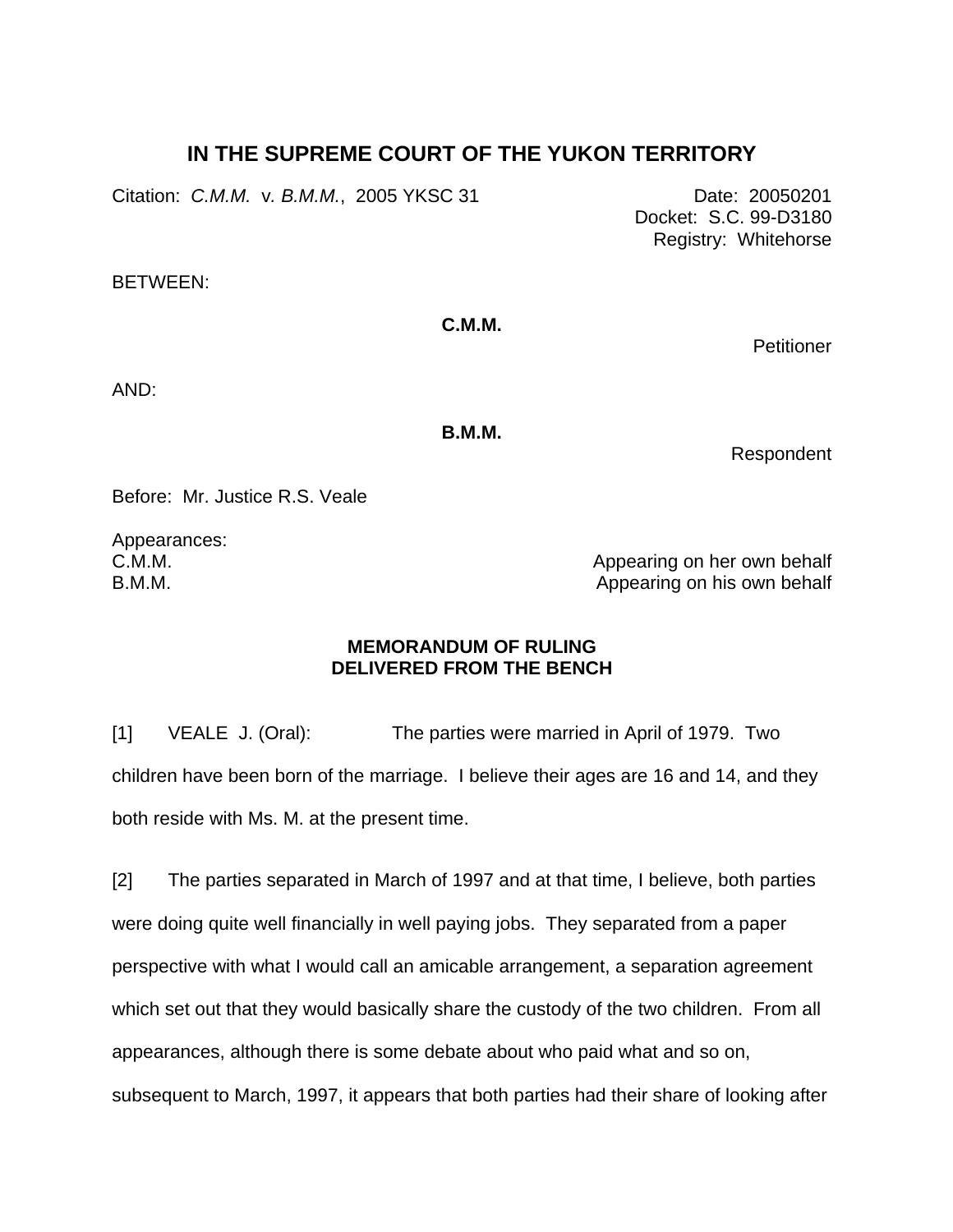the children and shared the expenses of raising the children because the matter was not brought to court until this application in December 2004.

[3] What happened was that Mr. M. moved to Ontario in the fall of 2003. He has been attempting to establish himself in Ontario since that time and he has been having some, but, not complete success in so doing.

[4] There are two issues to be determined; one is the appropriate amount of child support to be ordered and the second issue is whether or not there is an undue hardship established which would lead to a reduction in the amount of child support.

[5] Let me deal firstly with the child support issue. Mr. M. indicates that his employment has been spotty, and I believe the affidavit evidence is that his income for 2004 would be in the neighbourhood of \$14,000. At the same time he candidly admitted that he was hopeful of being able to earn in the neighbourhood of \$24,000 in 2005, but that is not a certainty.

[6] Given that these children are of the ages of 16 and 14, which is probably one of the most expensive times in their lives, my view is that it is appropriate to make a child support order that has some certainty. I appreciate Mr. M.'s view that he is not in a position to commence paying child support in the month February. I am going to impute his income, which means that it is not an income that we can necessarily count on for a fact, but I am confident that he will be able to earn at least this amount. I am going to impute an income of \$24,000 to Mr. M. for 2005, and on that basis I am going to order a child support payment of \$340 per month for the two children commencing on March -- What about a commencement date, Mr. M., is March 1<sup>st</sup> reasonable?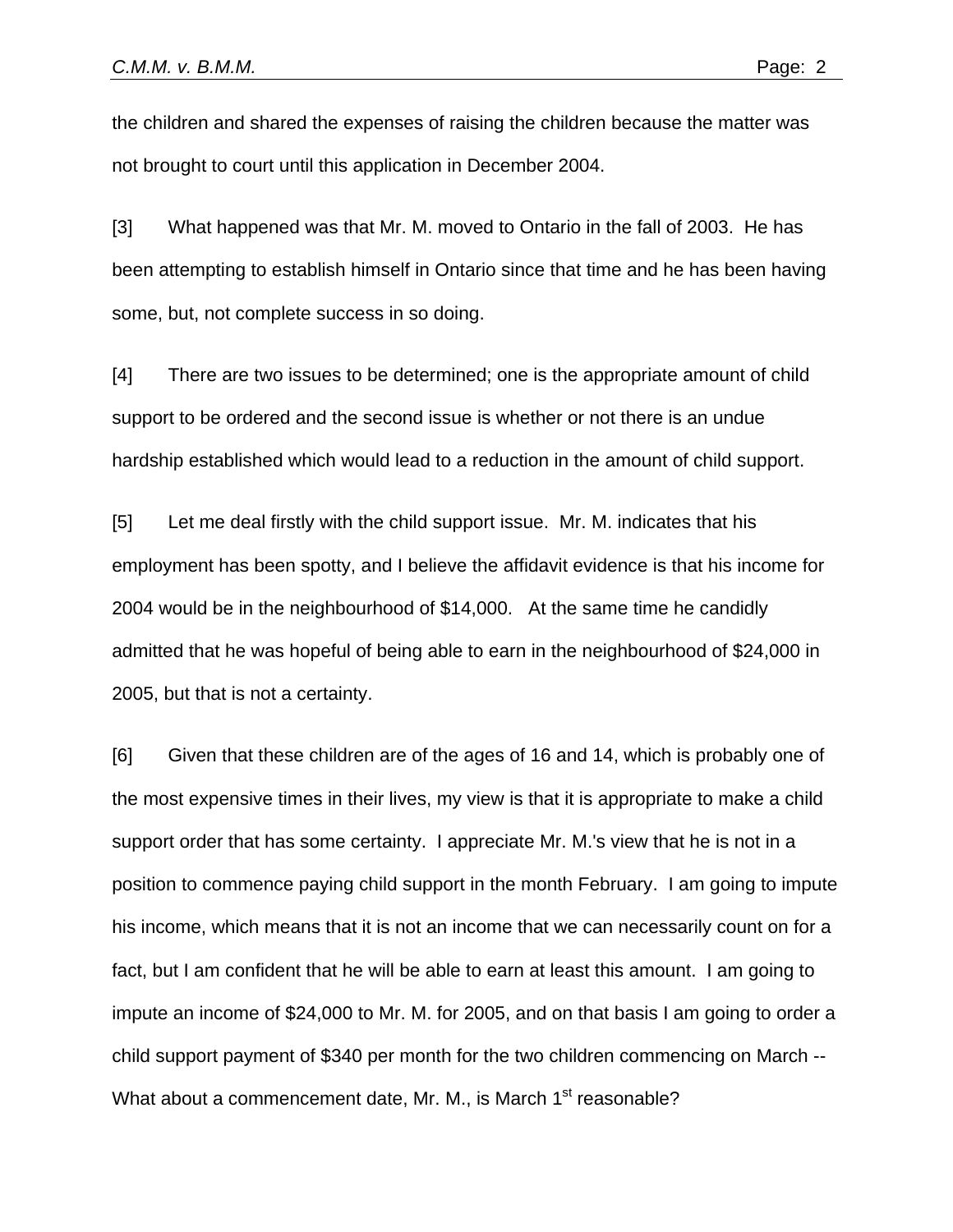[7] THE RESPONDENT: The date of first payment?

[8] THE COURT: Yes.

[9] THE RESPONDENT: Not in my view. March  $15<sup>th</sup>$  would be more reasonable.

[10] THE COURT: Okay. Commencing March 15, 2005.

[11] Now, on the issue of undue hardship; both parents have provided me with their earnings history and it is fairly clear to me that the income of Ms. M. in 2002 is \$10,481 and in 2003 was \$13,815. Mr. M. earned -- well, his earnings were high in 2002 between \$55,000 and \$60,000, but they dropped substantially in 2003 to \$37,484 of which \$28,980 was pension income. So, neither of the parties have a particularly optimistic financial situation at this time, but I am satisfied on the evidence that there is not sufficient evidence to establish that Mr. M. has an undue hardship application. I am therefore unable under s. 10(3) of the *Guidelines* to make an undue hardship finding.

[12] That is my decision. Is it clear to both of you?

[13] THE PETITIONER: Your Honour, I have one question.

[14] THE COURT: Yes

[15] THE PETITIONER: That is, there was also question of custody that --

[16] THE COURT: Did you raise that in this?

[17] THE PETITIONER: In the first affidavit.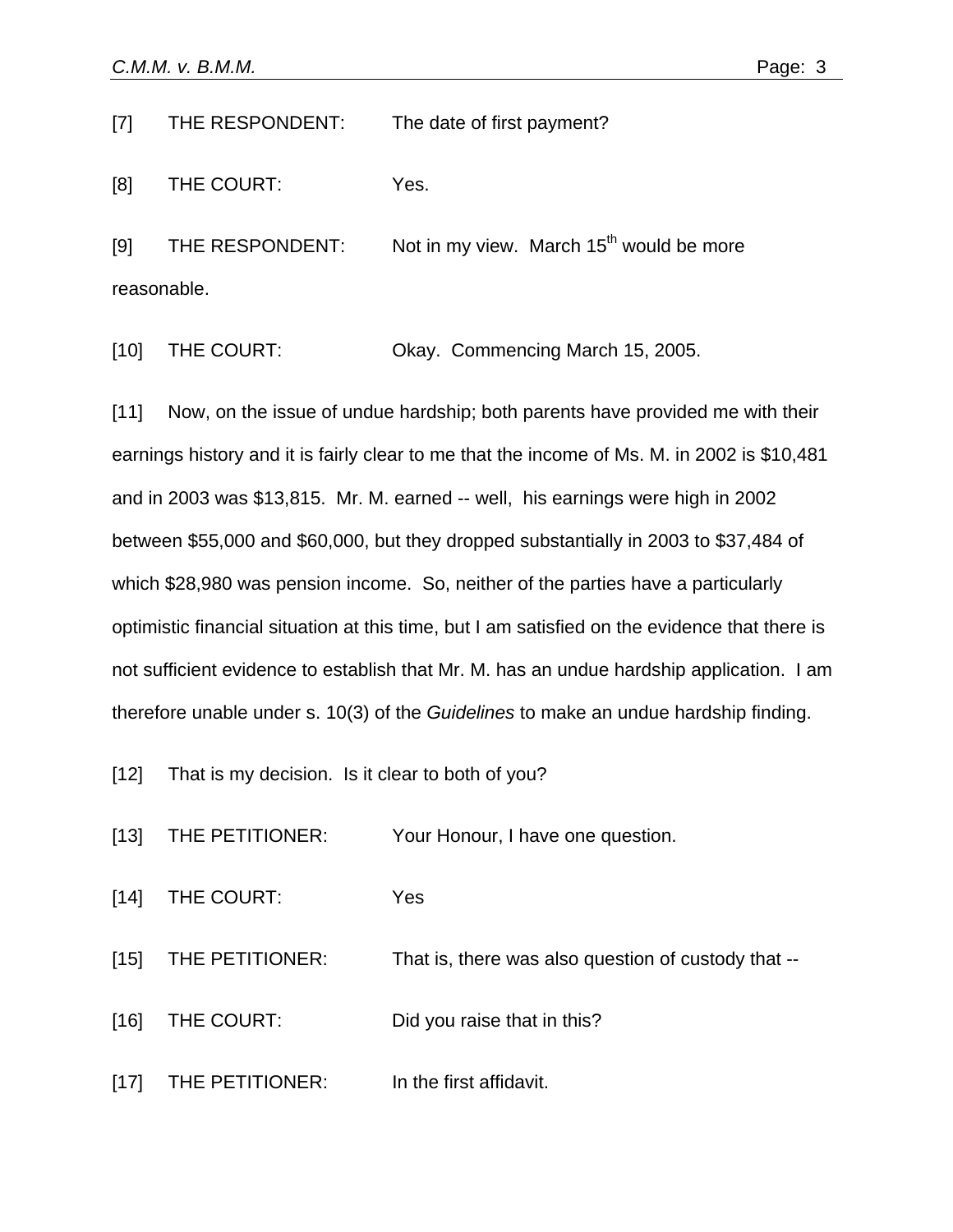[18] THE COURT: Yes. Oh, I see you sought sole custody, yes.

[19] THE PETITIONER: Yes.

[20] THE COURT: Yes, you did and we have not addressed that; are you still seeking that?

[21] THE PETITIONER: I am seeking that. I am assuming, because there was no particular emphasis by the respondent put on that, that he has no issue with that.

[22] THE COURT: Mr. M.?

[23] THE RESPONDENT: I have a serious issue with it. It disturbs me very much to have a -- it's a symbolic thing, I guess. But it involves parents sharing the custody of the kids for so many years, it was really distressing to me to hear that that's what was happening here at Christmas time. If it's necessary to get the payments, then that's fine, but it's not necessary --If there are no critical reasons for doing it, then I would prefer to have or to retain shared custody.

[24] THE COURT: Thank you.

[25] In the circumstances before me I think it is reasonable that the custody remain a joint or shared custody, but I will say that the primary residence should be with Ms. M. because that is the factual situation before me. So, it will remain as, you can call it shared custody in the order that is going to be drafted, but the primary residence of the children will be with Ms. M.

[26] Anything further?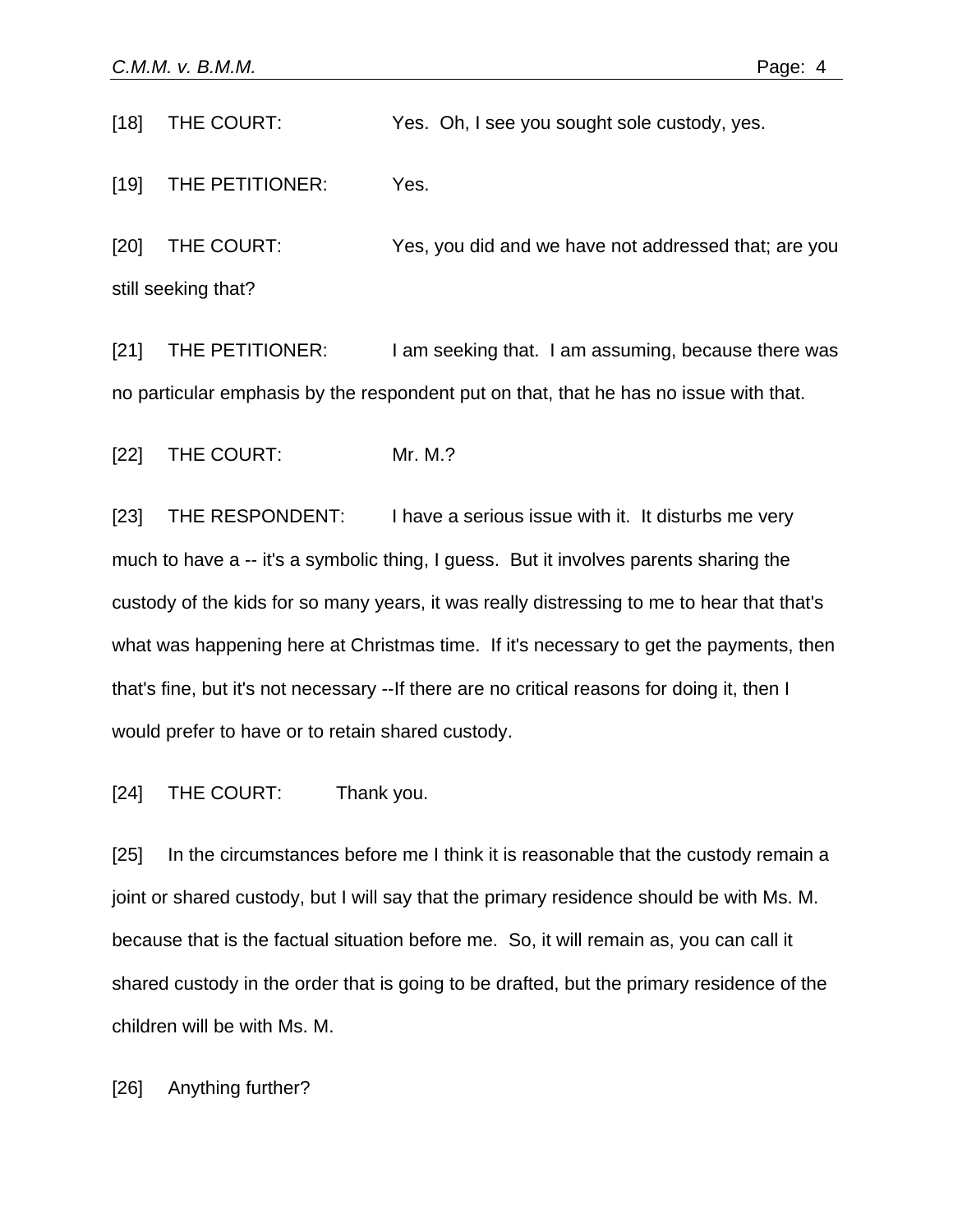[27] THE RESPONDENT: Perhaps two questions from my end, I quess. I understand that those payments of \$341 a month will be March  $15<sup>th</sup>$ . I guess there is nothing in this decision that helps me bring the kids here.

[28] THE COURT: There is nothing in that decision except that you did indicate that you had a tax credit you were expecting to receive and, presumably, that can be applied to bringing the children down for the summer or whatever arrangement you wish to make. I should ask, is there any difficulty with access, Ms. M.?

[29] THE PETITIONER: No, there's no difficulty with access.

[30] THE COURT: So, that would be my understanding, Mr. M., that that would probably be, unless, you were able to put in a large number of hours, you would be relying on the tax credit to do that.

[31] THE RESPONDENT: Right. And if that works out, that's great. If it doesn't, it just gives me another serious problem here.

[32] THE COURT: It does give you a problem, but my suggestion would be, and this is not a court order, but the only other way of doing it is for you to come here, which may be a cheaper way of resolving the matter, whether you come standby or whatever arrangements you make and have your access to the children here. That is not as desirable as doing it in Ontario, but it is another option for you to consider if it doesn't work out financially.

[33] THE RESPONDENT: Right. I think I may have forgotten my second question.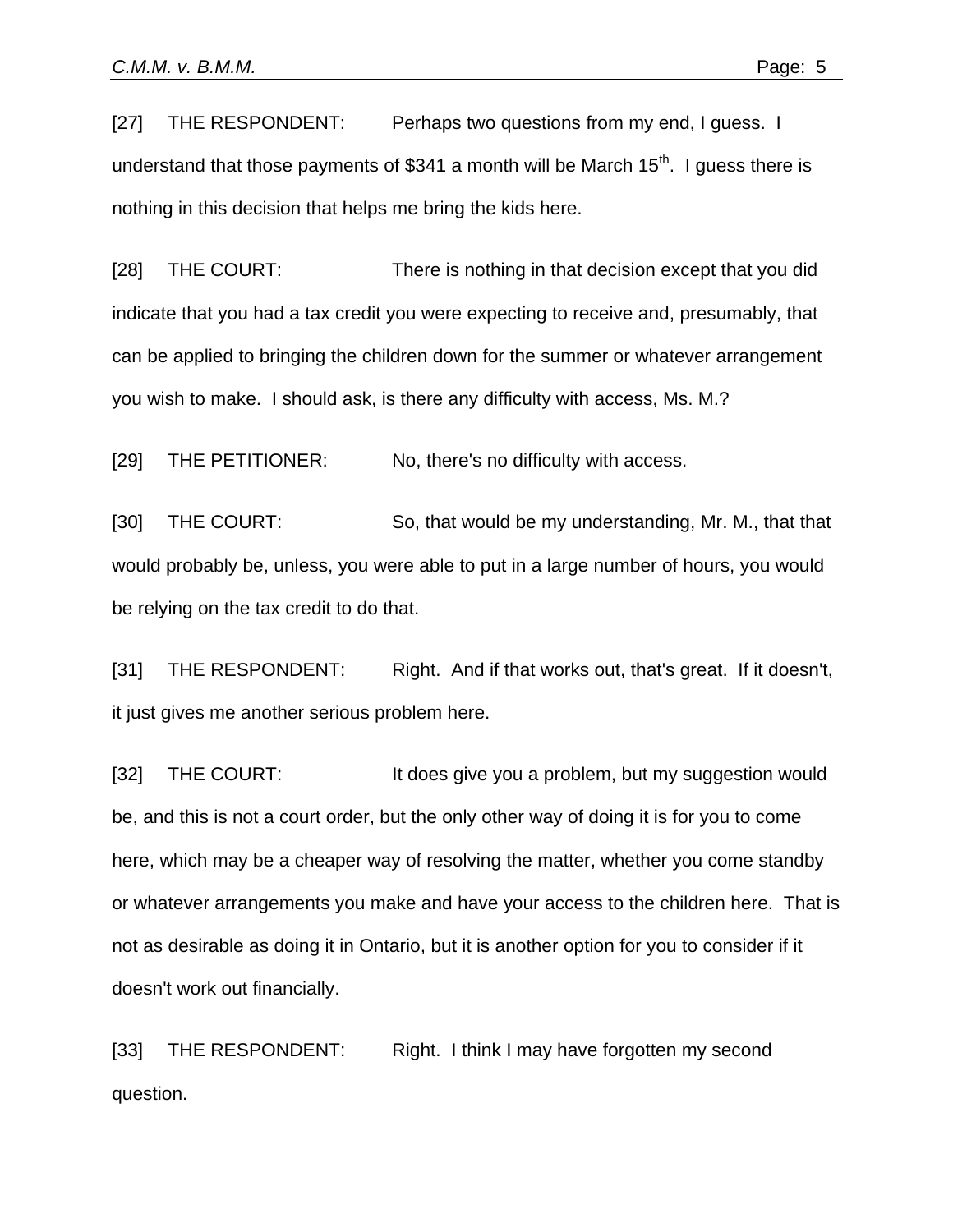[34] THE COURT: Okay, well take a moment to think about it.

[35] THE RESPONDENT: What's the opportunity to re-visit this, when things become more clearer down the road a few months?

[36] THE COURT: I am prepared, if both parties want to have a review, to have a review date set. Sometimes it is not necessary, but I suppose from the perspective of saving a filing fee we could set a date down the road. I really would think that we would reassess it in the month of December or January next year, so either December, 2005, or January, 2006. Probably best to set it as December, 2005, and we can pick a specific date and have the review set. That, of course, assumes that one party or the other is going to file affidavit material, but having done that we would be able to resolve any outstanding issues that might arise at that time.

Would you wish that, Mr. M.?

[37] THE RESPONDENT: Yes.

[38] THE COURT: Okay. I am going to set a review date of December 6, 2005, it will be at 10 o'clock though.

Madam Clerk, you will have to somehow put that into the system so it doesn't end up not happening. It should be put on the list for December 6, 2005. If it turns out that there is not a chambers day on that day, then we would have to advise the parties and change it to the following week.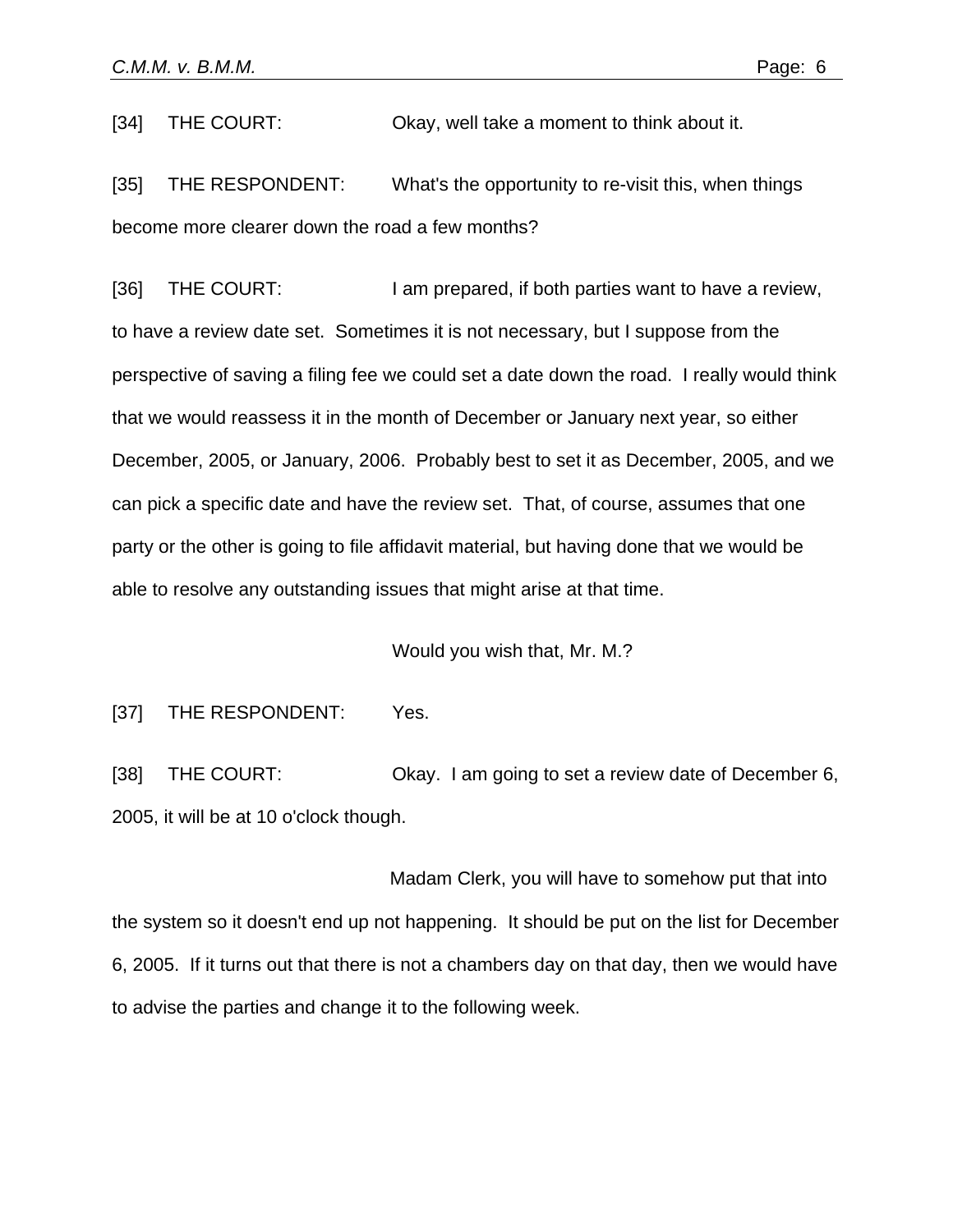[39] THE CLERK: My Lord, did you want the notations; assuming that they were going to file an affidavit or just that they were looking at re-visiting?

[40] THE COURT: I have just indicated that it will be a review date. Obviously there can not be much of a review without affidavit information before the judge.

[41] THE CLERK: The re-visit to be before yourself, My Lord?

[42] THE COURT: I think that is probably appropriate. I should be seized of it rather than have another judge jump in at that point and try and determine what has transpired.

## Anything further, Mr. M.?

[43] THE RESPONDENT: That would be fine, Your Honour.

[44] THE COURT: Thank you.

[45] THE PETITIONER: I have one other question, Your Honour. I just want to make it clear that the reason I asked for sole custody was to reflect the situation as it is now, and it's my understanding, this may be incorrect, that for me to go for a weekend to Skagway with the children, I have to have permission, written permission, from their father. If we ever had an opportunity to go outside --

[46] THE COURT: Let me put this to you, Mr. M.; it does present a problem when you have a joint custody order or a shared custody order, and you get to the border and they don't allow you to cross. My suggestion is that I put an order that she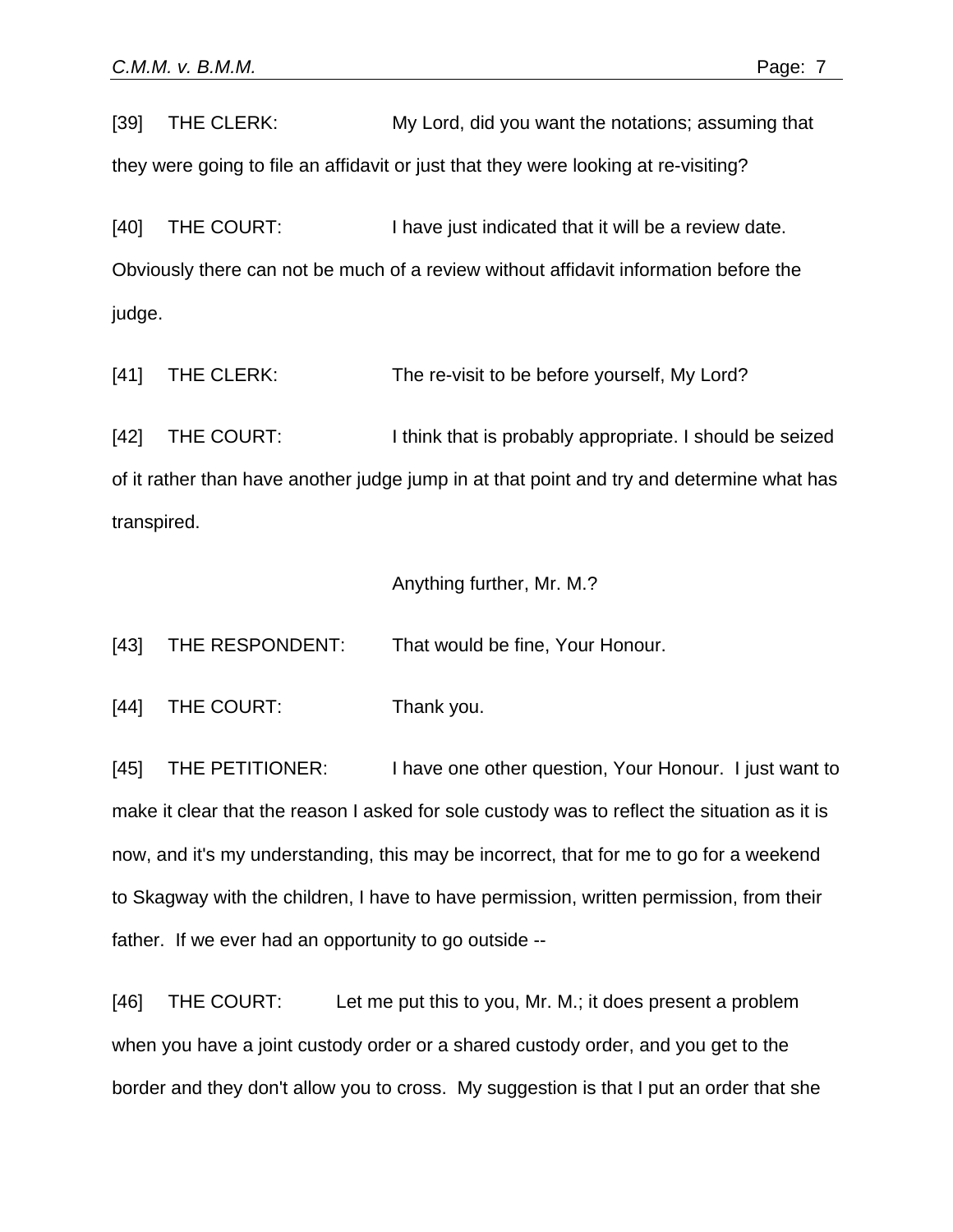be able to apply for a passport for the children, which means that you have to consent. I am having a little difficulty here; either Mr. M. provides a letter, that is one way of doing it, or you are entitled to apply for a passport application with your children on your passport. Unfortunately your children are getting to the age where they are probably going to get their own passports.

[47] THE PETITIONER: Yes.

[48] THE COURT: Probably the best resolution would be for Mr. M. to provide you with that letter consenting to you taking the children to the United States on a visitor basis.

[49] THE PETITIONER: Yes.

[50] THE COURT: Does that sound reasonable, Mr. M.?

[51] THE RESPONDENT: Yes, it does.

[52] THE COURT: Okay, thank you. I am going to make that order then that Mr. M. provide Ms. M. with a letter permitting her to take the children to the United States on a visitor basis.

[53] THE PETITIONER: Thank you, Your Honour.

[54] THE COURT: If there is anything outstanding with respect to that issue, you can ask for a pre-trial conference. I should tell you both, Mr. M., if you are getting along, you can ask the trial coordinator. I will give you her number, her number is 867-667-3442, you can call the trial coordinator and ask that this be set down for what